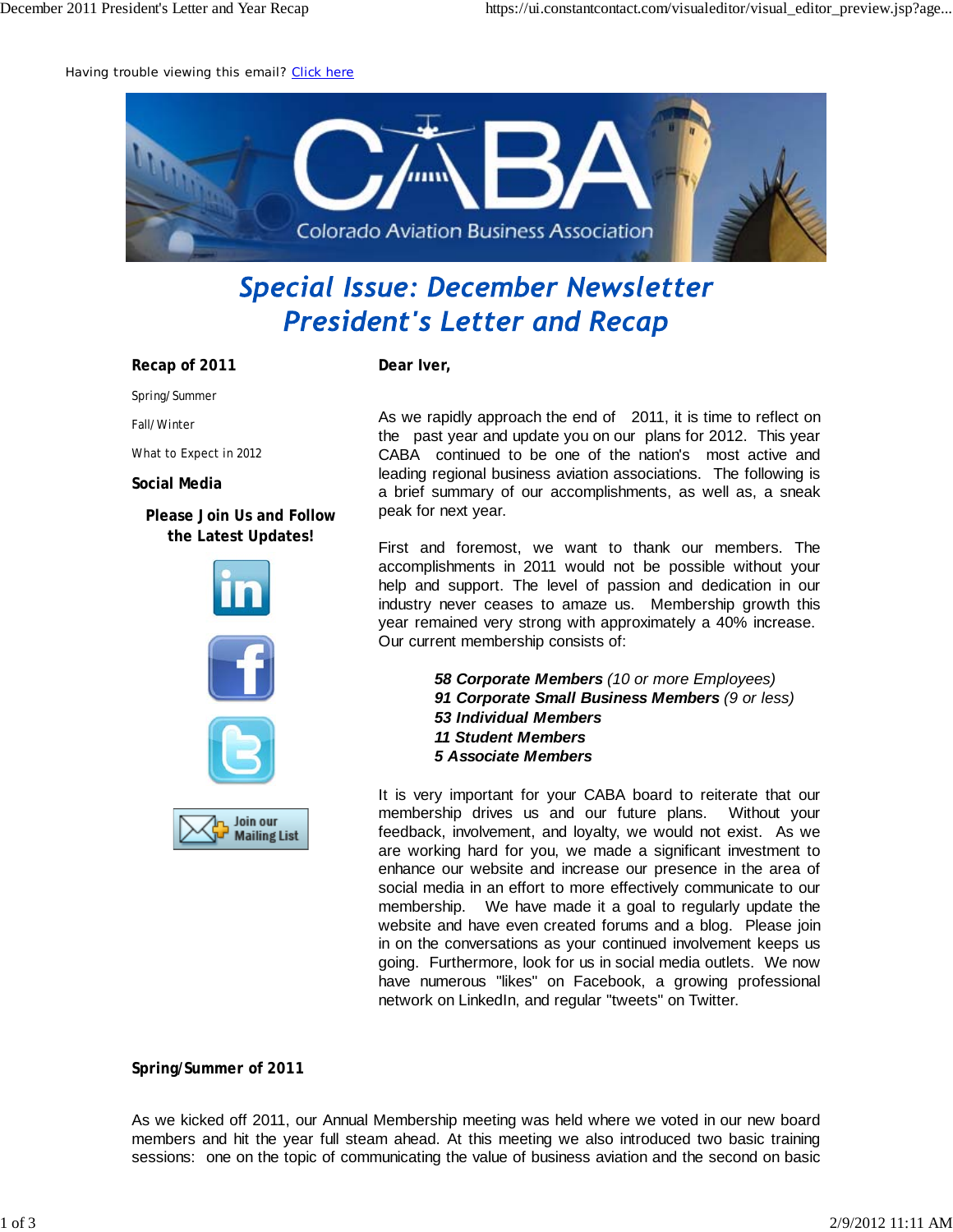International procedures training. Capping the membership meeting was keynote speaker John Penney, who brought to light his experiences and reflections of air racing in Reno.



In late spring, and leading up to Aviation Saves, we campaigned our state officials to implement a proclamation recognizing the importance of business and general aviation in Colorado. With his signature, Governor Hickenlooper proclaimed *June 2011 General Aviation Appreciation Month in Colorado*. Support from our state and federal officials is a vital component to ensure we maintain a viable industry. The proclamation marked a significant achievement for CABA as we strive to remain on the radar of our government leaders.

Just as Aviation Saves in 2010 put us on the map at the national level, Aviation Saves in 2011 cranked it up a notch with an aviation-themed weekend. Aviation Saves was fundamentally created to educate the public on the importance of the business and general aviation industry, and we certainly met our goal again this year. The weekend commenced in partnership with Signature Flight Support as we assisted in their annual charity golf tournament. Together, we raised *\$5,500 for Give Kids the World Village*.

Following the golf tournament, TACAir hosted our industry dinner where national association leaders demonstrated their continued commitment to CABA. Craig Fuller of AOPA, Ed Bolen of NBAA, and Pete Bunce of GAMA delivered powerful and meaningful messages to a crowd of over 300 people. In addition, CABA *awarded three \$2,000 scholarships to up-and- coming aviation students* in an effort to truly promote our industry to the next generation.

| <b>State of</b><br>Colorado<br><b>Proclamation</b>                                                                                                                                                                                                  |
|-----------------------------------------------------------------------------------------------------------------------------------------------------------------------------------------------------------------------------------------------------|
| IFFIELELLES, gypecreal arrianism and community attrovers plan at critical role on the lives of our citizens,                                                                                                                                        |
| as well as in the operation of ear businesses and farms; and                                                                                                                                                                                        |
| WHEREAS, the State of Colorado has a significant interest in the continued vitality of general<br>aviation, acrospocy, anyonal manufacturing, collectivital institutions, aviation organizations,<br>community ateports, and arested spendores; and |
| WHEREAX Colorado is home to 23 airports, which serve 24.118 pilots and 8.074 general aviatio<br>encreal: and                                                                                                                                        |
| WHEREAS, Colorado assessed available atmosfs contribute \$2.1 Inflication \$479 per capita, to the<br>state's economy annually, and                                                                                                                 |
| WHEREAS, general aviation plays a vital role in the state's response to emergencies and natural<br>docum coul                                                                                                                                       |
| WHY/AE-IX, general avianon sustains 22.630 july and a payrell of morb \$750 million; and                                                                                                                                                            |
| WINERCAS, Collengdo in home to 40 charter flight companies, 69 repair signant, and 16 flight<br>schools openings 141 aircraft and providing 212 jobs: and                                                                                           |
| RHEREAX, many communities in Colorado depend heavily on general aviation and community<br>arenatis for the continued flow of commercia, tenerists and visitors to our state:                                                                        |
| Therefore, J. John Westerdooper, Generaer of the State of Colorado do hereby proclame<br>Jane 2011,                                                                                                                                                 |
| GENERAL AVIATION APPRECIATION MONTH                                                                                                                                                                                                                 |
| in the State of Calorado.                                                                                                                                                                                                                           |
| GIVEN under no hand and the<br>Executive Seal of the State of<br>Colorado, this resente crighth<br>das of April. 20)<br>$\Omega$                                                                                                                    |

Learning from our inaugural year in 2010, we moved Aviation Saves 2011 to a Saturday in order to garner more public attendance. With our new date in place, we also aligned with the Wings Over the Rockies Air Museum, the EAA B-17 fly-in, and the Young Eagles program. Wings Over the Rockies transformed the experience for kids as they set up flight simulators, encouraged the kids in aviation arts and crafts, and sectioned off part of the ramp to ride toy airplane bicycles. The B-17 and the EAA team's presence was instrumental in creating an environment to remember the roots of aviation. This fit nicely with the Young Eagles program in which pilots donated their time and aircraft to take children on airplane rides, forever impacting the future of our magnificent industry. Also contributing to the fantastic industry event, we had well over 25 companies displaying a mixture of both static display aircraft and informational booths. With the teamwork and established synergy from all our partners, we were able to create another spectacular event and have long term goals in place for this special affair.

**Fall/Winter 2011**



Moving into the Fall, CABA hosted our first industry training event. Hosted by Ball Corp at Rocky Mountain Metropolitan Airport, the event provided Recurrent International Procedures training to local flight crews. With the first training session under our belt, we look to further expand and improve this in 2012. Rounding out our Fall events calendar was the NBAA 2011 conference in October. With our four years of development being recognized by

NBAA, we were honored to be invited to present on the subject of "Best Practices for Growing Membership." The workshop was attended by the VP of Membership for NBAA, as well as representation from the other regional associations across the U.S.